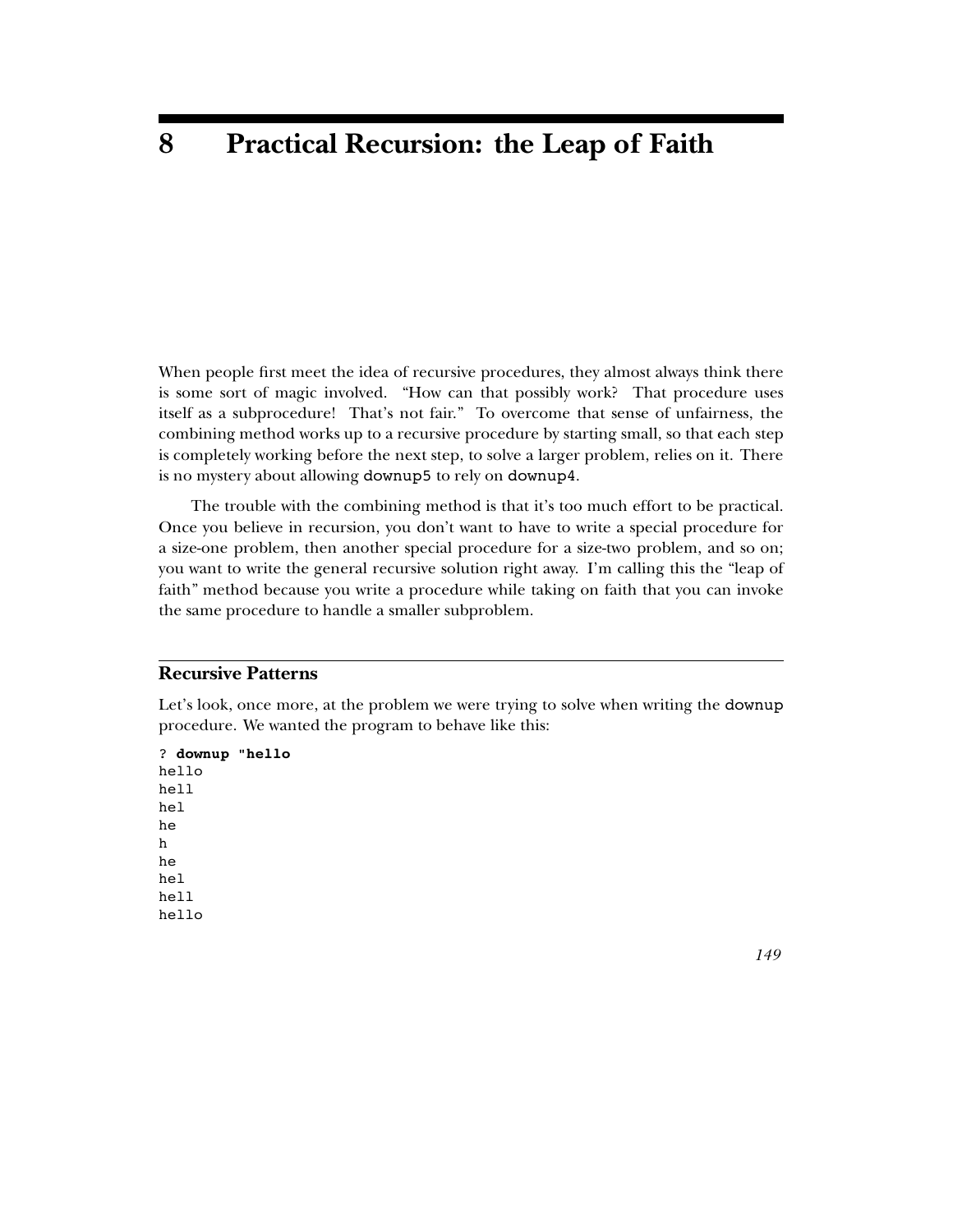printout from downup this way: The secret of recursive programming is the same as a secret of problem solving in general: see if you can reduce a big problem to a smaller problem. In this case we can look at the

```
\sqrt{ }
downup "hell
h
                           \begin{cases} h e \\ h e l \\ h e l l \end{cases}hello
                              hell
                              hel
                              he
                              he
                              hel
```
hello

What I've done here is to notice that the printout from applying downup to a five-letter word, <code>hello</code>, includes within itself the printout that would result from applying <code>downup</code> to a smaller word, hell.

This is where the leap of faith comes in. I'm going to pretend that downup *already works* for the case of four-letter words. We haven't begun to write the procedure yet, but never mind that. So it seems that in order to evaluate the instruction

downup "hello

we must carry out these three instructions:

```
print "hello
downup "hell
print "hello
```
(The two print instructions print the first and last lines of the desired result, the ones that aren't part of the smaller downup printout.)

of the specific word hello. We also have to figure out the general relationship that is exemplified by the transformation from <code>hello</code> into <code>hell.</code> This relationship is, of course, simply <code>butlast</code>. Here is the procedure that results from this process of generalization: To turn these instructions into a general procedure, we must use a variable in place

to downup :word print :word downup butlast :word print :word end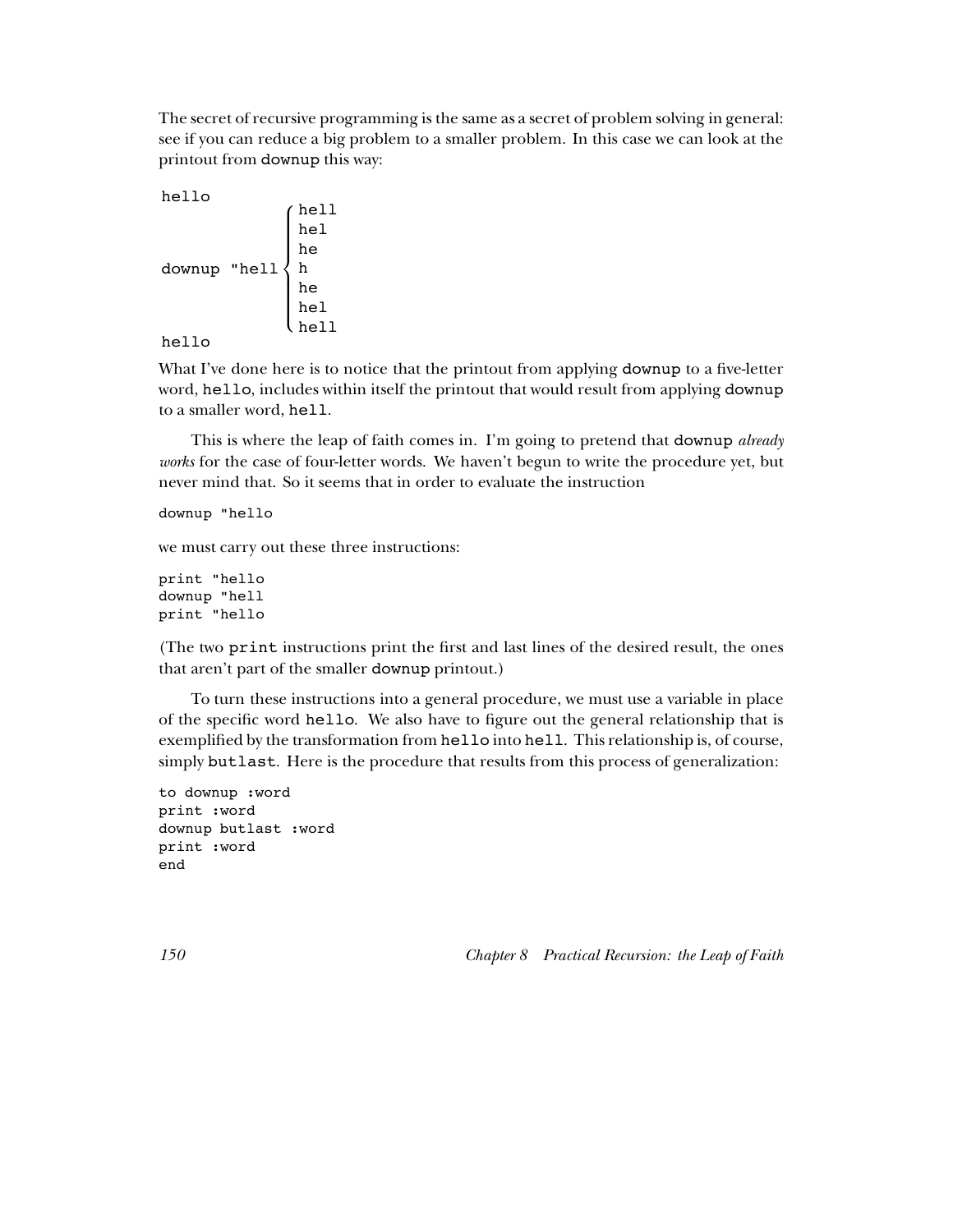that for a single-letter word the **downup** should just print the word once. In other words, for a single-letter word, downup should carry out its first instruction and then stop. So As you already know, this procedure won't quite work. It lacks a stop rule. But once we have come this far, it's a relatively simple matter to add the stop rule. All we have to do is ask ourselves, "What's the smallest case we want the program to handle?" The answer is the stop rule goes after that first instruction, and it stops if the input has only one letter:

```
to downup :word
print :word
if equalp count :word 1 [stop]
downup butlast :word
print :word
end
```
Voila!`

The trick is *not* to think about the stop rule at first. Just accept, on faith, that the procedure will somehow manage to work for inputs that are smaller than the one you're interested in. Most people find it hard to do that. Since you haven't written the program yet, after all, the faith I'm asking you to show is really unjustified. Nevertheless you have to pretend that someone has already written a version of the desired procedure that works for smaller inputs.

Let's take another example from Chapter 7.

```
one.per.line "hello
?
h
e
l
l
o
```
There are two different ways in which we can find a smaller pattern within this one. First we might notice this one:

```
\sqrt{ }
one.per.line
l
                          \begin{pmatrix} 1 \\ 0 \end{pmatrix}h (first of hello)
       "ello
                              e
                              o
```
This pattern would lead to the following procedure, for which I haven't yet invented a stop rule.

*Recursive Patterns 151*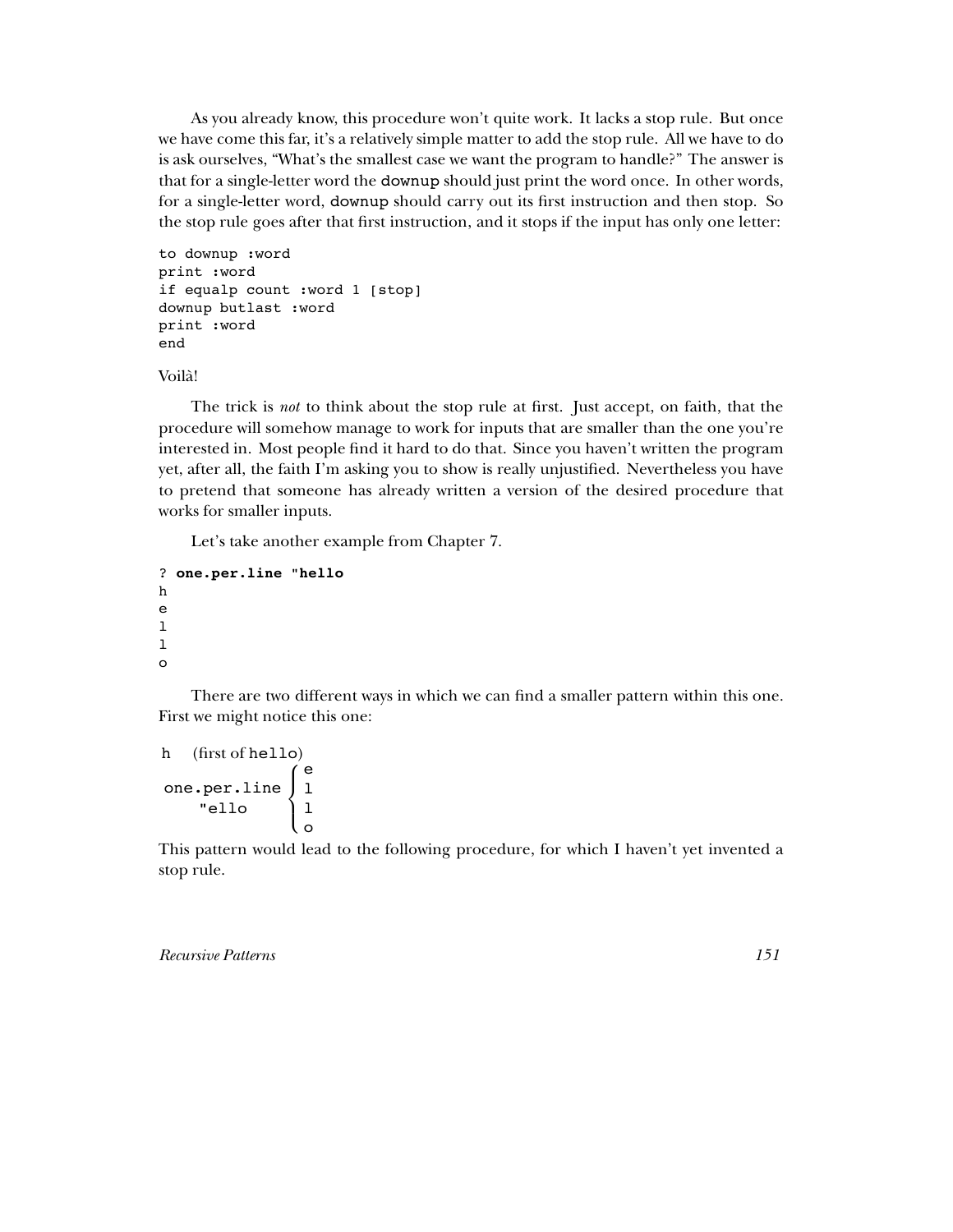```
to one.per.line :word
print first :word
one.per.line butfirst :word
end
```
Alternatively we might notice this pattern:

```
\sqrt{ }\int\overline{1}one.per.line
      "hell
                         h
                         e
                         l
                         l
o (last of hello)
```
In that case we'd have a different version of the procedure. This one, also, doesn't yet have a stop rule.

```
to one.per.line :word
one.per.line butlast :word
print last :word
end
```
Either of these procedures can be made to work by adding the appropriate stop rule:

```
if emptyp :word [stop]
```
there is a practical one. It turns out that first and butfirst work faster than last and <code>butlast</code>. It also turns out that procedures that are tail recursive (that is, with the version of one.per.line is a better choice than the second. (Try timing both versions This instruction should be the first in either procedure. Since both versions work, is there any reason to choose one over the other? Well, there's no theoretical reason but recursion step at the end) can survive more levels of invocation, without running out of memory, than those that are recursive in other ways. For both of these reasons the first with a very long list as input.)

☞ Rewrite the say procedure from page 95 recursively.

#### **The Leap of Faith**

If we think of

to one.per.line :word print first :word one.per.line butfirst :word end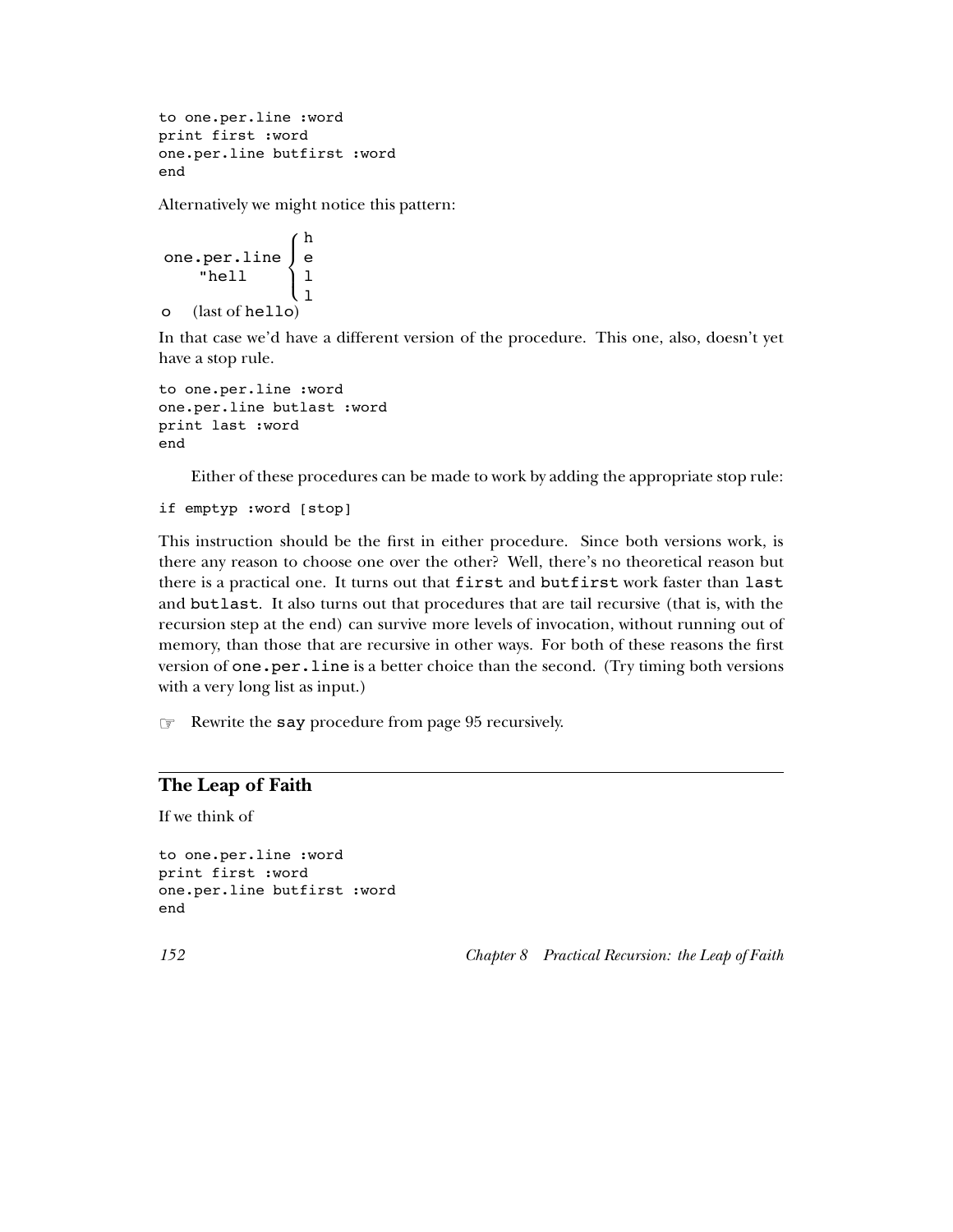*runnable!*\* It doesn't *look* runnable because it invokes itself as a helper procedure, one.per.line, it's not very remarkable. The amazing part is that this fragment is work. "How can you use <code>one.per.line</code> when you haven't written it yet?" merely as a statement of a true fact about the "shape" of the result printed by and—if you haven't already been through the combining method—that looks as if it can't

of writing already works. That is, if we're thinking about writing a  $one.per.line$ procedure that can compute  $\mathsf{one.per.line}$  "hello, we assume that  $\mathsf{one.per.line}$ "ello will work. The leap of faith method is the assumption that the procedure we're in the middle

Of course it's not *really* a leap of faith, in the sense of something accepted as combining method. For example, we understand that the five-letter one. per.line is reasoning involved. And we know that if we had to, we could write one.per.line1 through one.per.line4 "by hand." miraculous but not understood. The assumption is justified by our understanding of the relying on the four-letter version of the problem, not really on itself, so there's no circular

the combining method, we had already written whatever4 before we even raised the question of whatever5. Now we start by thinking about the larger problem and assume The reason that the technique in this chapter may seem more mysterious than the combining method is that this time we are thinking about the problem top-down. In that we can rely on the smaller one. Again, we're entitled to that assumption because we've gone through the process from smaller to larger so many times already.

The leap of faith method, once you understand it, is faster than the combining method for writing new recursive procedures, because you can write the recursive solution immediately, without bothering with many individual cases. The reason I showed you the combining method first is that the leap of faith method seems too much like magic, or like "cheating," until you've seen several believable recursive programs. The combining method is the way to learn about recursion; the leap of faith method is the way to write recursive procedures once you've learned.

## **The Tower of Hanoi**

One of the most famous recursive problems is a puzzle called the Tower of Hanoi. You can find this puzzle in toy stores; look for a set of three posts and five or six disks. You

*The Tower of Hanoi 153*

<sup>\*</sup> Well, almost. It needs a base case.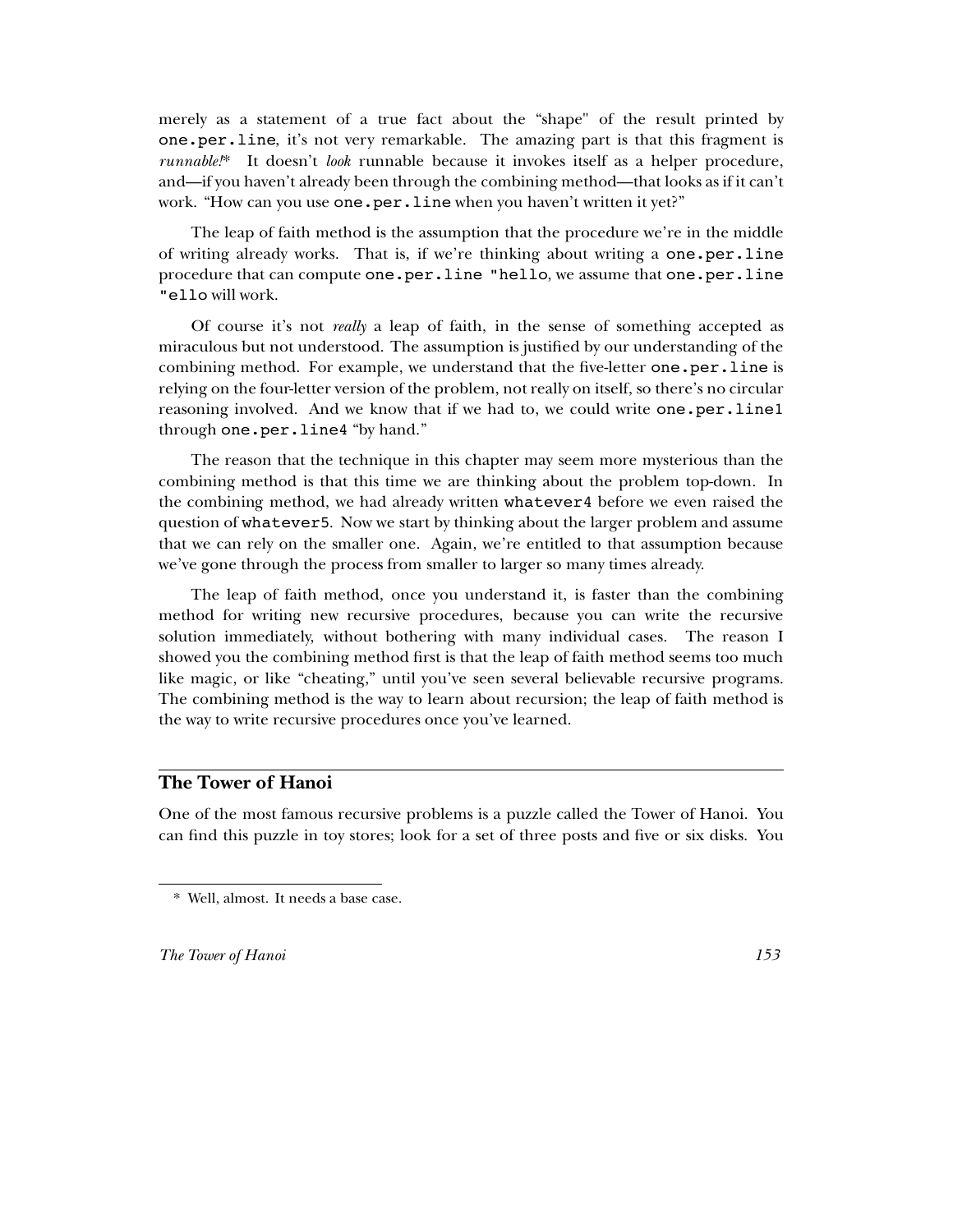start out with the puzzle arranged like this:



This looks easy, but there are rules you must follow. You can only move one disk at a time, and you can't put a disk on top of a smaller disk. You might start trying to solve the puzzle this way:



After that, you could move disk number 1 either onto post A, on top of disk 3, or onto post C, on top of disk 2.

I'm about to describe a solution to the puzzle, so if you want to work on it yourself first, stop reading now.

In the examples of downup and one.  $peru$  ine, we identified each problem as one for which a recursive program was appropriate because within the pattern of the overall solution we found a smaller, similar pattern. The same principle will apply in this case. We want to end up with all five disks on post B. To do that, at some point we have to move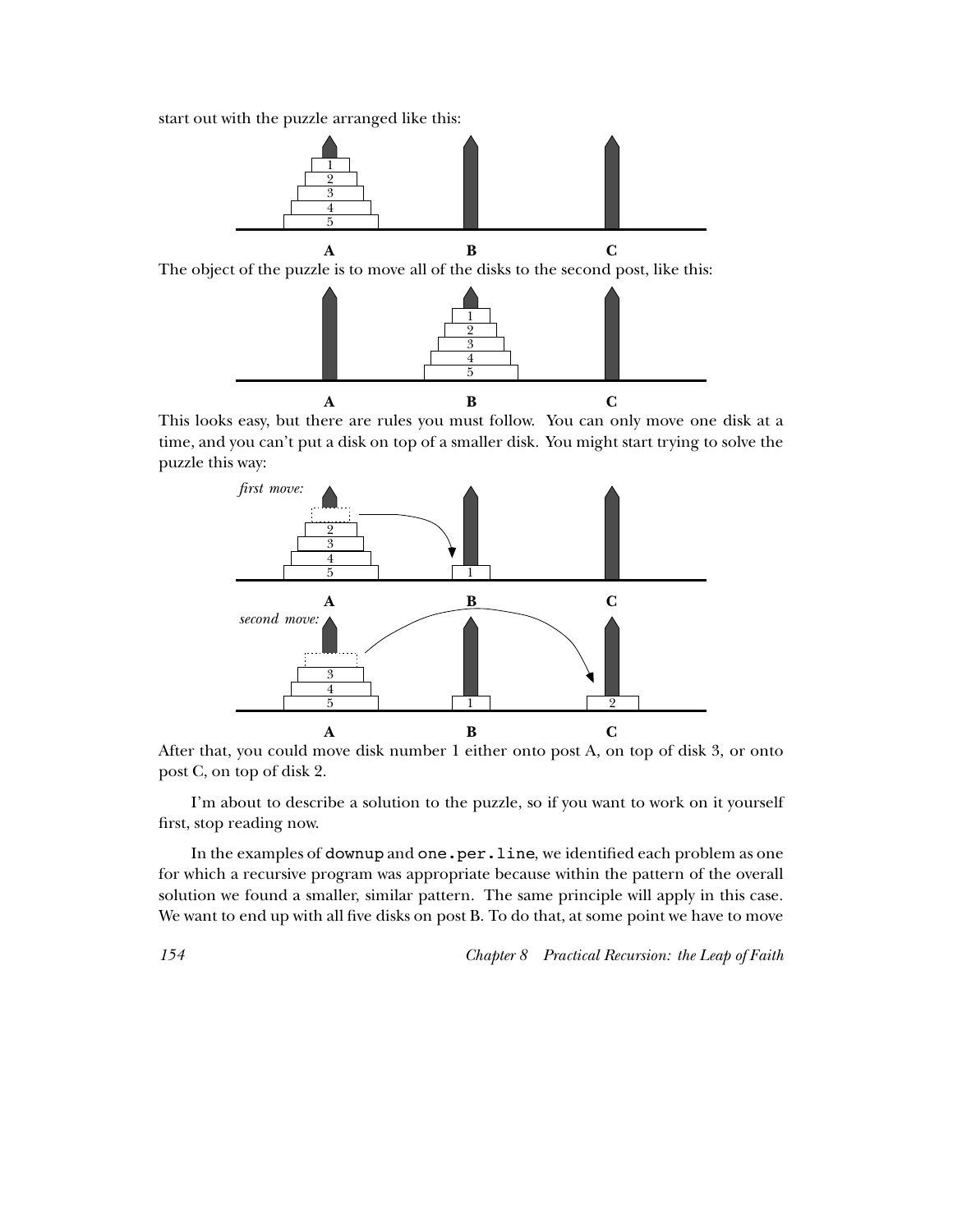disk 5 from post A to post B. To do *that,* we first have to get the other four disks out of the way. Specifically, "out of the way" must mean onto post C. So the solution to the problem can be represented graphically this way, in three parts:



The first part of the solution is to move disks 1 through 4 from post A to post C. The second part is a single step, moving disk 5 from post A to post B. The third part, like the first, involves several steps, to move disks 1 through 4 from post C to post B.

If you've developed the proper recursive spirit, you'll now say, "Aha! The first part and the third part are just like the entire puzzle, only with four disks instead of five!" I hope that after this example you'll develop a sort of instinct that will let you notice patterns like that instantly. You should then be ready to make a rough draft of a procedure to solve the puzzle:

to hanoi :number hanoi :number-1 movedisk :number hanoi :number-1 end

*The Tower of Hanoi 155*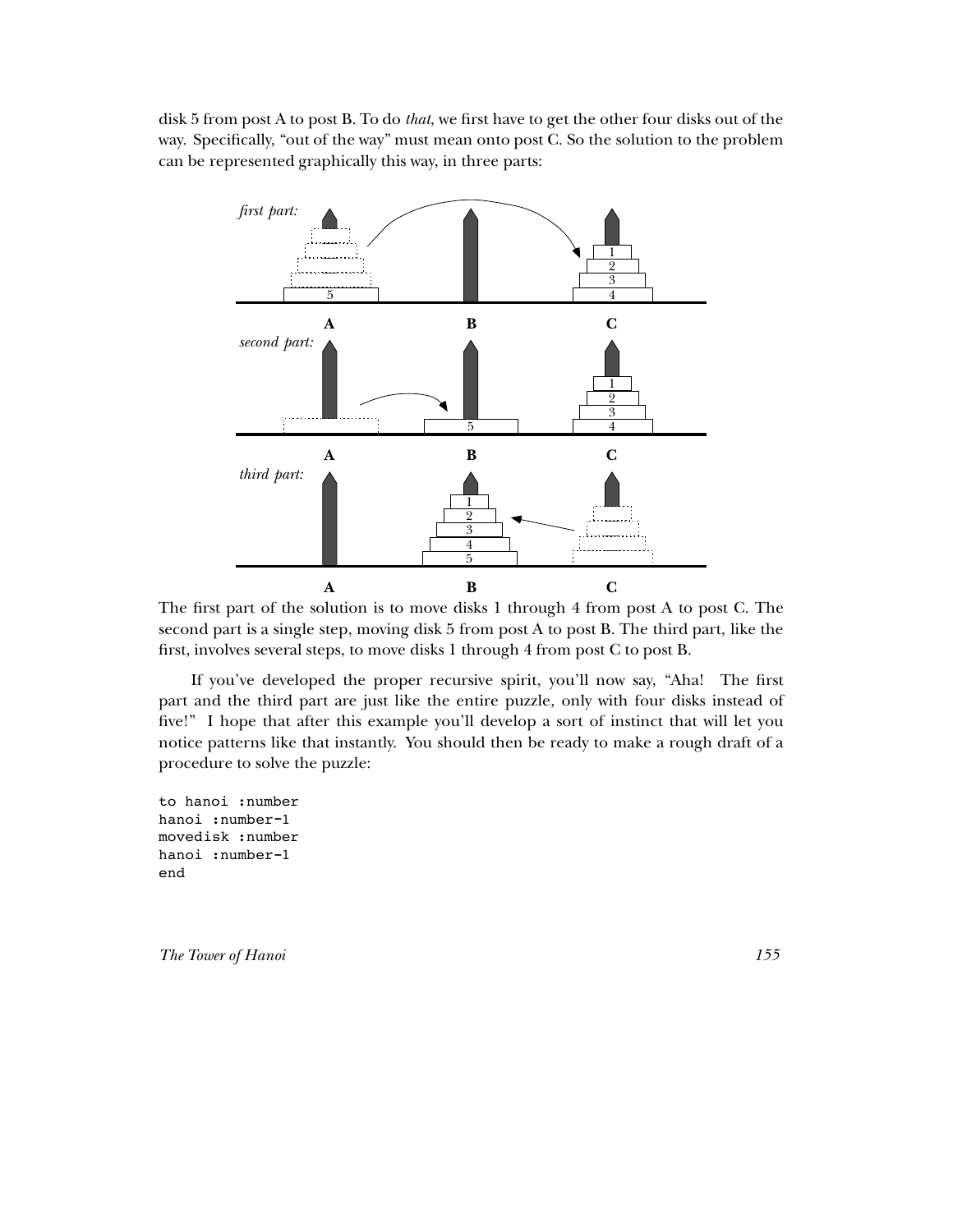movedisk that moves a single disk. But a more important point is that we've only move from and to. You might want to supply hanoi with two more inputs, named from and to, which would be the names of the posts. So to solve the puzzle we'd say Of course, this isn't at all a finished program. For one thing, it lacks a stop rule. (As usual, we leave that part for last.) For another, we have to write the subprocedure provided for changing the disk number we're moving, not for selecting which posts to

hanoi 5 "A "B

But that's not quite adequate. Hanoi also needs to know the name of the *third* post. Why? Because in the recursive calls, that third post becomes one of the two "active" ones. For example, here are the three steps in solving the five-disk puzzle:

```
hanoi 4 "A "C
movedisk 5 "A "B
hanoi 4 "C "B
```
Therefore, we'll give hanoi a fourth input, called other, that will contain that name. You can see that both of the recursive invocations need to use the name of the third post. Here is another not-quite-finished version:

```
to hanoi :number :from :to :other
hanoi :number-1 :from :other :to
movedisk :number :from :to
hanoi :number-1 :other :to :from
end
```
much closer. Notice that movedisk does not need the name of the third post as an This version still lacks a stop rule, and we still have to write movedisk. But we're nothing to do with it. Here's a simple version of movedisk: input. Its job is to take a single step, moving a single disk. The unused post really has

```
to movedisk :number :from :to
print (sentence [Move disk] :number "from :from "to :to)
end
```
What about the stop rule in hanoi? The first thing that will come to your mind, probably, is that the case of moving disk number 1 is special because there are no preconditions. (No other disk can ever be on top of number 1, which is the smallest.) So you might want to use this stop rule:

if equalp :number 1 [movedisk 1 :from :to stop]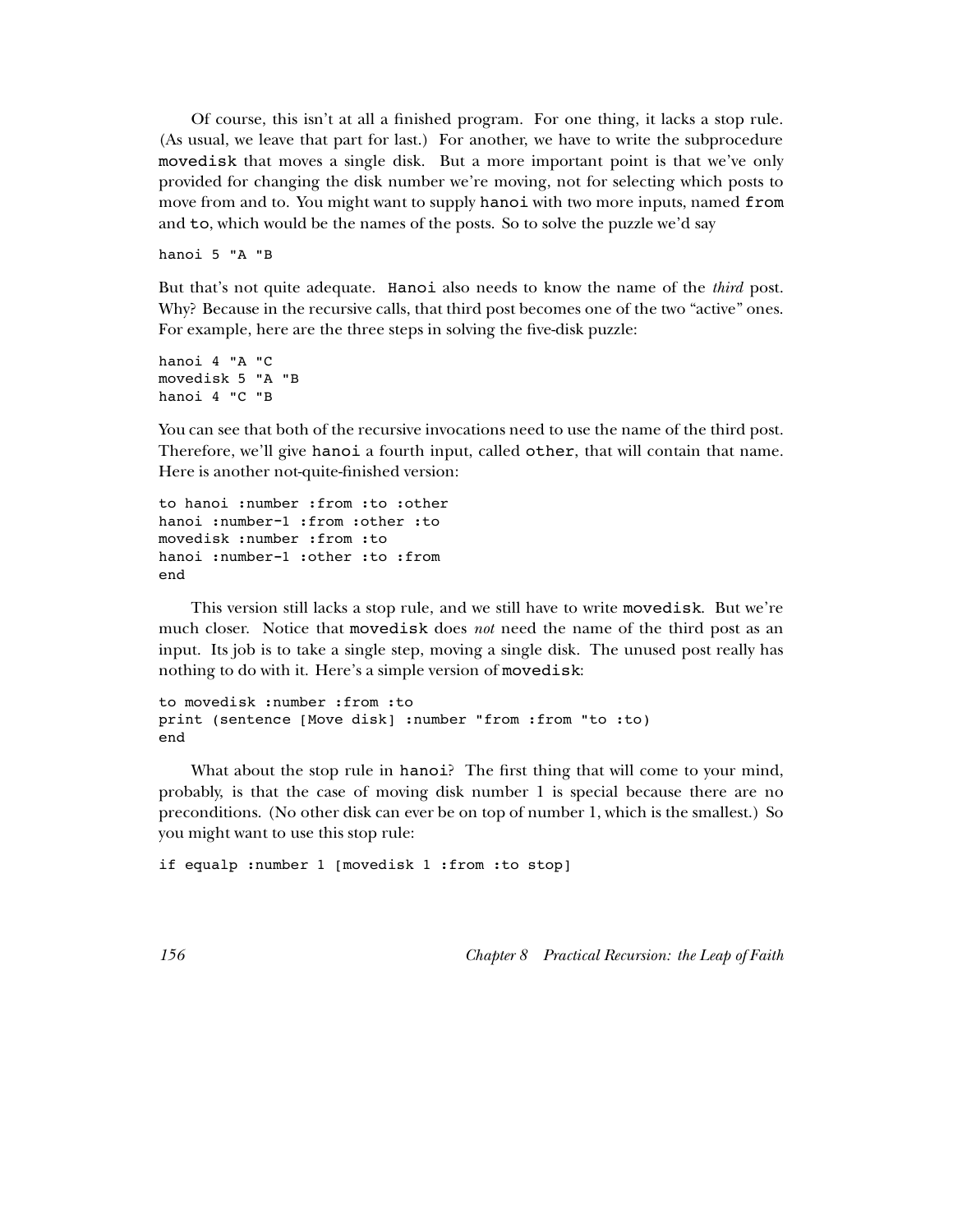Indeed, that will work. (Where would you put it in the procedure?) But it turns out that a slightly more elegant solution is possible. You can let the procedure for disk 1 go ahead and invoke itself recursively for disk number 0. Since there is no such disk, the procedure then has nothing to do. By this reasoning the stop rule should be this:

```
if equalp :number 0 [stop]
```
own in deciding where to insert this stop rule in hanoi.) You may have to trace out the procedure to convince yourself that this really works. Convincing yourself is worth the effort, though; it turns out that very often you can get away with allowing an "extra" level of recursive invocation that does nothing. When that's possible, it makes for a very clean-looking procedure. (Once again, I've left you on your

If your procedure is working correctly, you should get results like this for a small version of the puzzle:

```
hanoi 3 "A "B "C
?
Move disk 1 from A to B
Move disk 2 from A to C
Move disk 1 from B to C
Move disk 3 from A to B
Move disk 1 from C to A
Move disk 2 from C to B
Move disk 1 from A to B
```
book, you might want to write a graphic version of  $\mathsf{movedisk}$  that would actually display If you like graphics programming and have been impatient to see a turtle in this the moves on the screen.

## **More Complicated Patterns**

Suppose that, instead of downup, we wanted to write updown, which works like this:

```
updown "hello
?
h
he
hel
hell
hello
hell
hel
he
h
```
*More Complicated Patterns 157*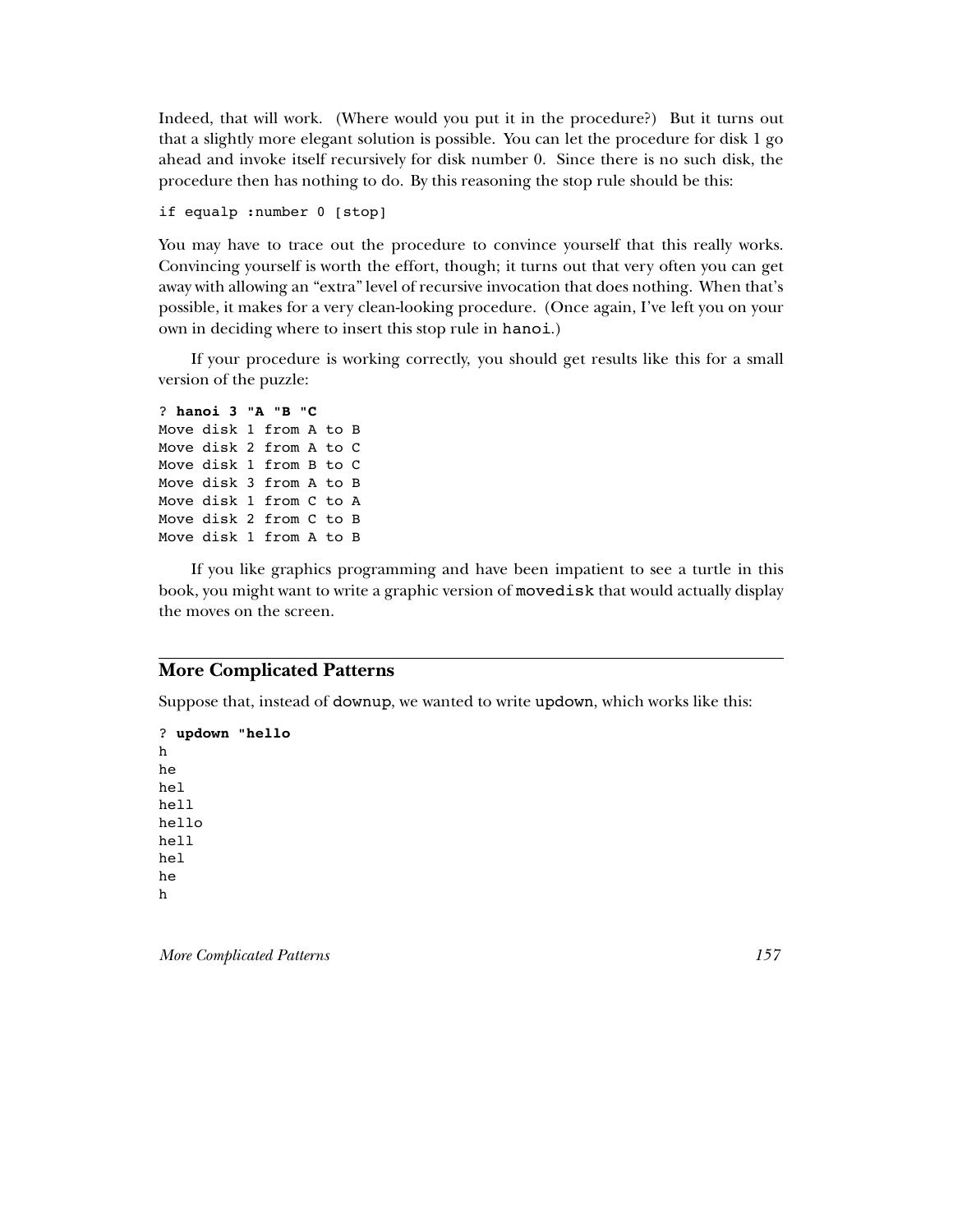of the word <code>hello</code>, not some shortened version of it.  $\textcolor{red}{\mathcal{F}}$  You might want to try to find a It's harder to find a smaller subproblem within this pattern. With downup, removing the first and last lines of the printout left a **downup** pattern for a shorter word. But the middle lines of this updown pattern aren't an updown. The middle lines don't start with a single letter, like the h in the full pattern. Also, the middle lines are clearly made out solution yourself before reading further.

There are several approaches to writing updown. One thing we could do is to divide the pattern into two parts:

```
\mathbf{r}\Big\}up "hello
hell<br>hello丿
         \mathbf{r}\overline{a}\inth
he
hel
hell
hell
hel
he
h
            down "hell
```
It is relatively easy to invent the procedures up and down to create the two parts of the pattern.

```
to up :word
if emptyp :word [stop]
up butlast :word
print :word
end
to down :word
if emptyp :word [stop]
print :word
down butlast :word
end
```
Then we can use these as subprocedures of the complete updown:

to updown :word up :word down butlast :word end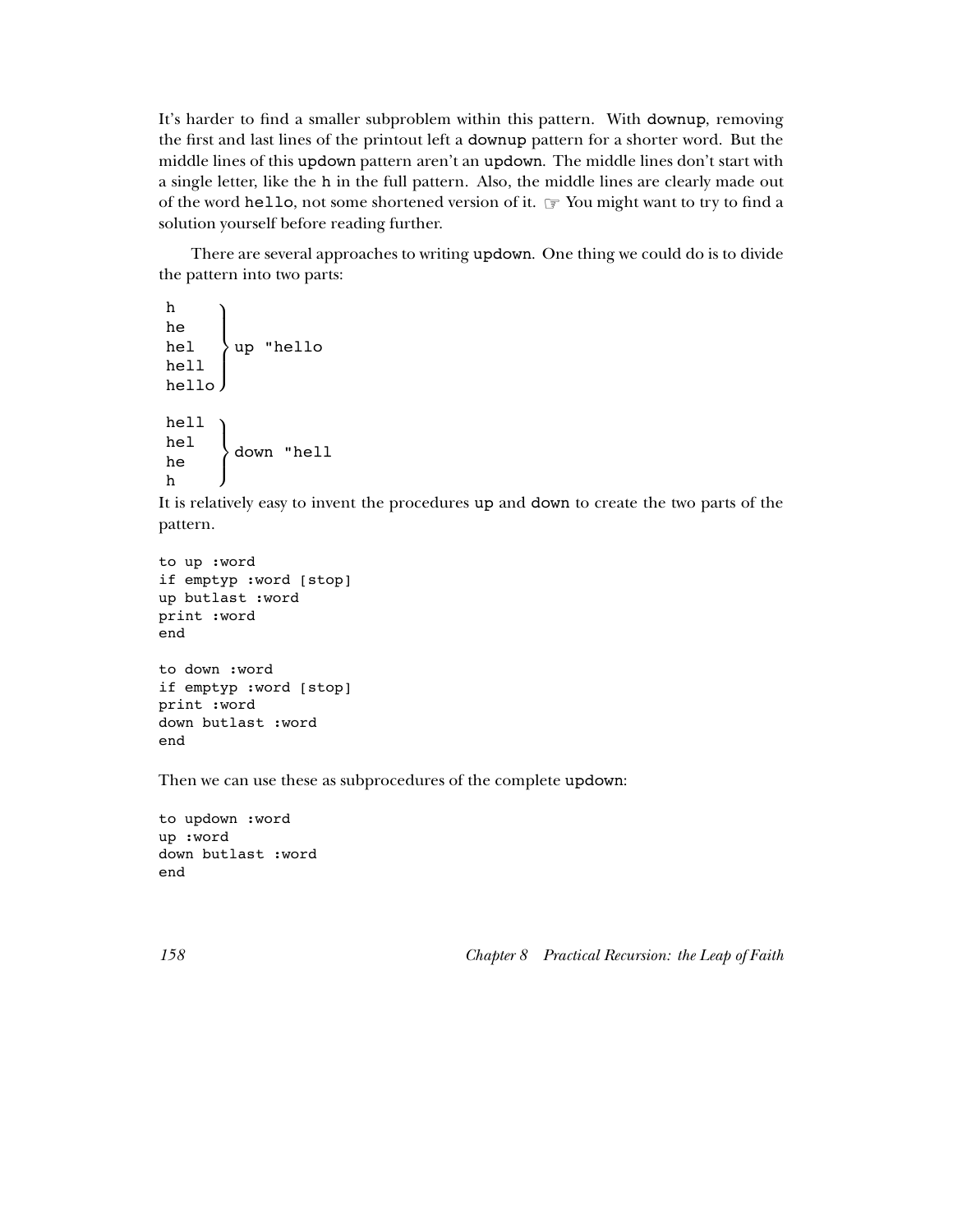Another approach would be to use numbers to keep track of things, as in the <code>inout</code> example of Chapter 7. In this case we can consider the middle lines as a smaller version of the problem.

```
\sqrt{ }\overline{\phantom{a}}\begin{array}{c} \hline \end{array}\sqrt{ }\begin{matrix} \phantom{-} \\ \phantom{-} \end{matrix}\overline{\phantom{a}}updown1 "hello 1
                                                           h
                                                           updown1 "hello 2
                                                                                                                      he
                                                                                                                      hel
                                                                                                                      hell
                                                                                                                      hello
                                                                                                                      hell
                                                                                                                      hel
                                                                                                                      he
                                                           h
```
In this point of view all the inner, smaller **updown** patterns are made from the same word, hello. But each invocation of updown1 (which is what I'll call this version of updown) will use a second input, a number that tells it how many letters to print in the first and last lines:

```
updown1 "hello 3
?
updown1 "hello 5
?
hel
hell
hello
hell
hel
hello
```
We need a subprocedure, <code>truncate</code>, that prints the beginning of a word, up to a certain number of letters.

```
to truncate :word :size
if equalp count :word :size [print :word stop]
truncate butlast :word :size
end
```
to updown1 :word :size truncate :word :size if equalp count :word :size [stop] updown1 :word :size+1 truncate :word :size end

*More Complicated Patterns 159*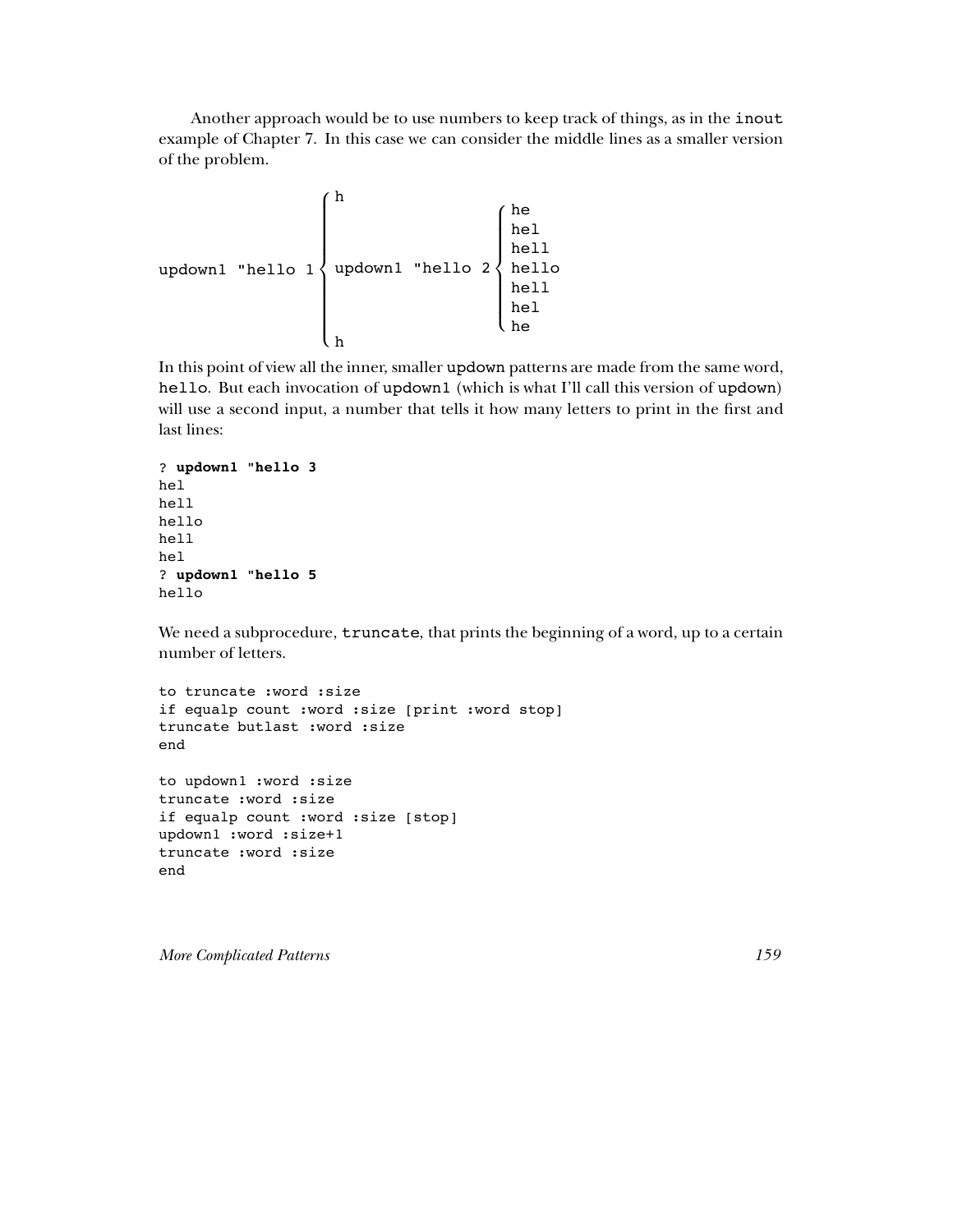(The helper procedure truncate is the sort of thing that should really be an operation, for the same reason that  $second$  was better than  $present$  production page  $76.$  We'll come back to the writing of recursive operations in Chapter 11.)

Finally, we can write a new superprocedure called updown that uses updown1 with can have only one procedure named updown in your workspace at a time.) the correct inputs. (If you try all these approaches on the computer, remember that you

to updown :word updown1 :word 1 end

tion procedure updown and a subprocedure updown1 with two inputs. In this version, A third approach, which illustrates a very powerful technique, also uses an initializathough, both inputs to the subprocedure are words: the partial word that we're printing right now and the partial word that is not yet to be printed.

$$
\text{updown1 "h "ello} \left\{\begin{array}{c} h \\ \\ \\ \\ \\ \\ \\ \\ h \end{array}\right.
$$

In this example, to print an updown pattern for the word hello, the two subprocedure inputs would be h (what's printed on the first line) and ello (what isn't printed there). For the inner pattern with the first and last lines removed, the two inputs would be he and 110. Here is the program:

```
to updown1 :now :later
print :now
if emptyp :later [stop]
updown1 (word :now first :later) butfirst :later
print :now
end
to updown :word
updown1 first :word butfirst :word
end
```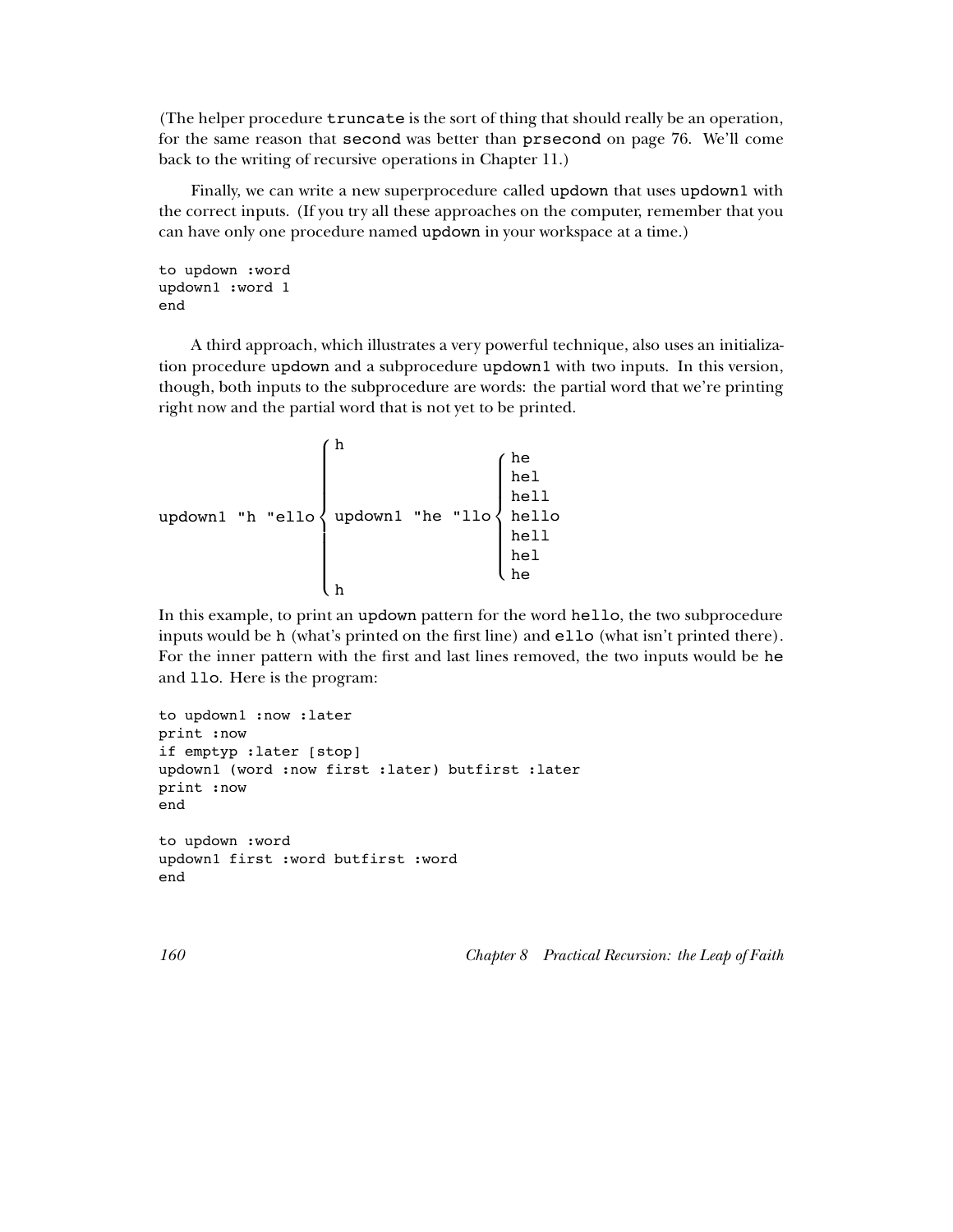This program may be a little tricky to understand. The important part is updown1. corresponds to the updown pattern. A trace of its recursive invocations might help: Read it first without paying attention to the stop rule; see if you can understand how it

```
updown "hello
 updown1 "h "ello
   updown1 "he "llo
     updown1 "hel "lo
        updown1 "hell "o
          updown1 "hello "
```
word. Notice how first, butfirst, and word are used in combination to calculate The innermost level of recursion has been reached when the second input is the empty the inputs.

☞ slant Write a recursive procedure that takes a word as input and prints it on a diagonal, one letter per line, like this:

```
slant "salami
?
s
a
  l
   a
    m
     i
```
## **A Mini-project: Scrambled Sentences**

Just as Logo programs can be iterative or recursive, so can English sentences. People are pretty good at understanding even rather long iterative sentences: "This is the farmer who kept the cock that waked the priest that married the man that kissed the maiden that milked the cow that tossed the dog that worried the cat that killed the rat that ate the malt that lay in the house that Jack built." But even a short recursive (nested) sentence is confusing: "This is the rat the cat the dog worried killed."

☞ Write a procedure that takes as its first input a list of noun-verb pairs representing actor and action, and as its second input a word representing the object of the last action in the list. Your procedure will print two sentences describing the events, an iterative one and a nested one, following this pattern:

*A Mini-project: Scrambled Sentences 161*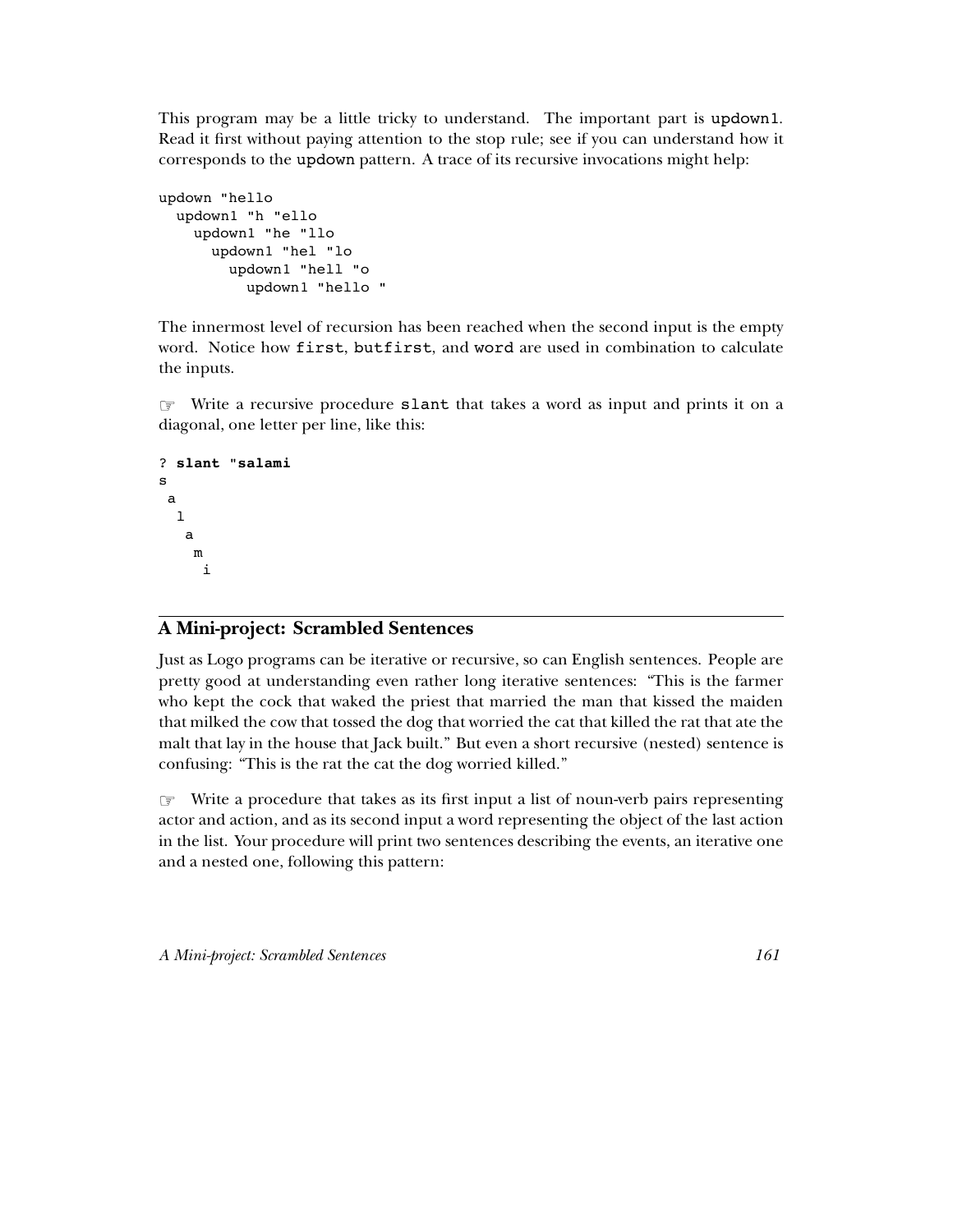```
? scramble [[girl saw] [boy owned] [dog chased] [cat bit]] "rat
This is
the girl that saw
the boy that owned
the dog that chased
the cat that bit
the rat
This is
the rat
the cat
the dog
the boy
the girl
saw
owned
chased
bit
```
You don't have to worry about special cases like "that Jack built"; your sentences will follow this pattern exactly.

commands, so you'll write a procedure that prints each line as shown above. Ordinarily the most natural way to program this problem would be as an operation that outputs the desired sentence, but right now we are concentrating on recursive

## **Procedure Patterns**

to learn to recognize some of them. For example, let's look again at  $\mathsf{one}.\mathsf{per}.\mathsf{line}$ : Certain patterns come up over and over in programming problems. It's worth your while

```
to one.per.line :word
if emptyp :word [stop]
print first :word
one.per.line butfirst :word
end
```
This is an example of a very common pattern: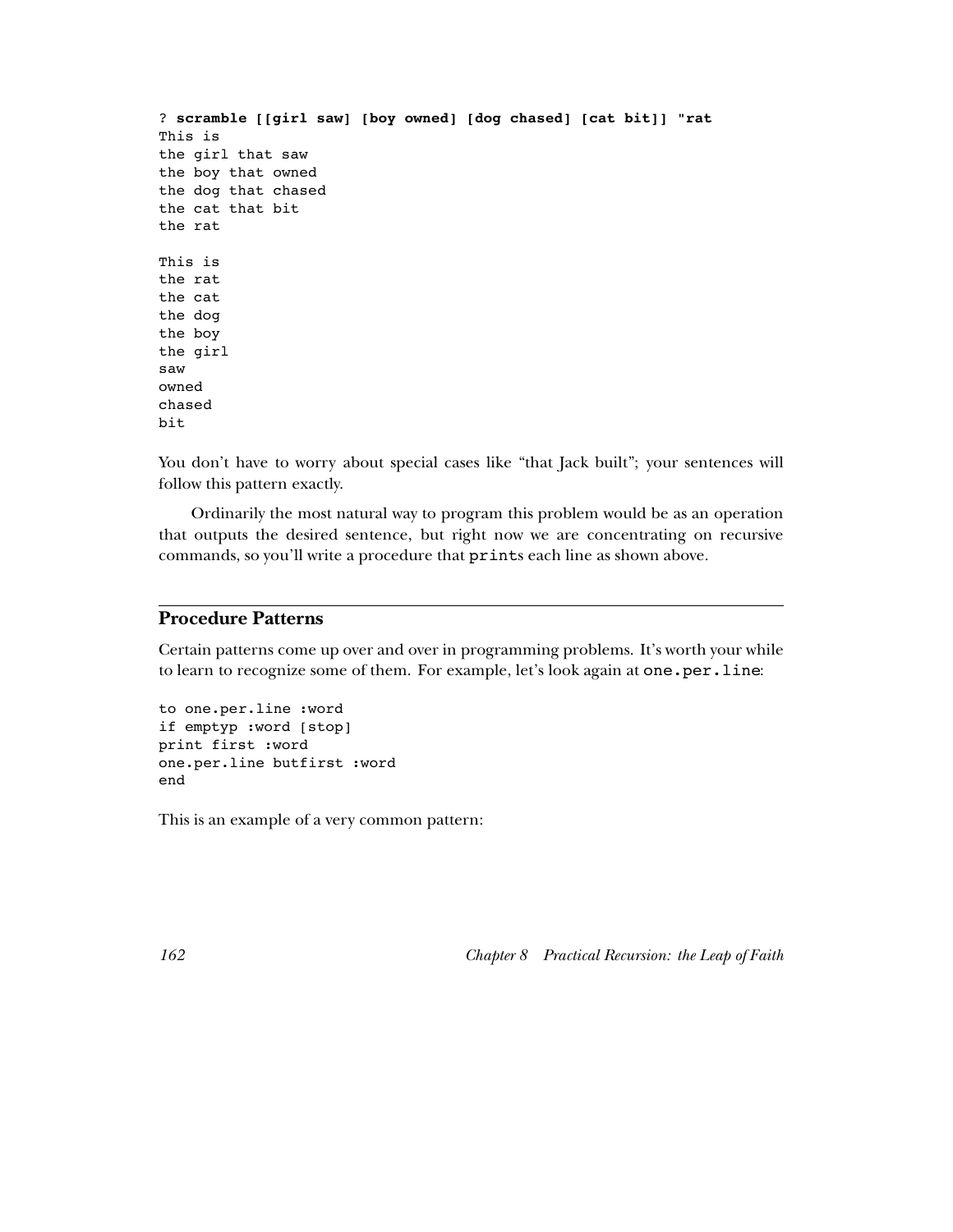```
to procedure : input
do.something.to
first :input
procedure
butfirst :input
if emptyp :input [stop]
end
```
A procedure pattern is different from the *result* patterns we examined earlier in this chapter. Before we were looking at what we wanted a not-yet-written procedure to accomplish; now we are looking at already-written procedures to find patterns in their instructions. A particular procedure might look like this pattern with the blanks filled in. Here's an example:

```
praise [[ultra chocolate] [chocolate cinnamon raisin] ginger]
?
to praise :flavors
if emptyp :flavors [stop]
print sentence [I love] first :flavors
praise butfirst :flavors
end
I love ultra chocolate
I love chocolate cinnamon raisin
I love ginger
```
Do you see how praise fits the pattern?

☞ Continuing our investigation of literary forms, write a procedure to compose love poems, like this:

```
lovepoem "Mary
?
M is for marvelous, that's what you are.
A is for awesome, the best by far.
R is for rosy, just like your cheek.
Y is for youthful, with zest at its peak.
Put them together, they spell Mary,
The greatest girl in the world.
```
The core of this project is a database of deathless lines, in the form of a list of lists:

make "lines [[A is for albatross, around my neck.] [B is for baloney, your opinions are dreck.] [C is for corpulent, ...] ...]

*Procedure Patterns 163*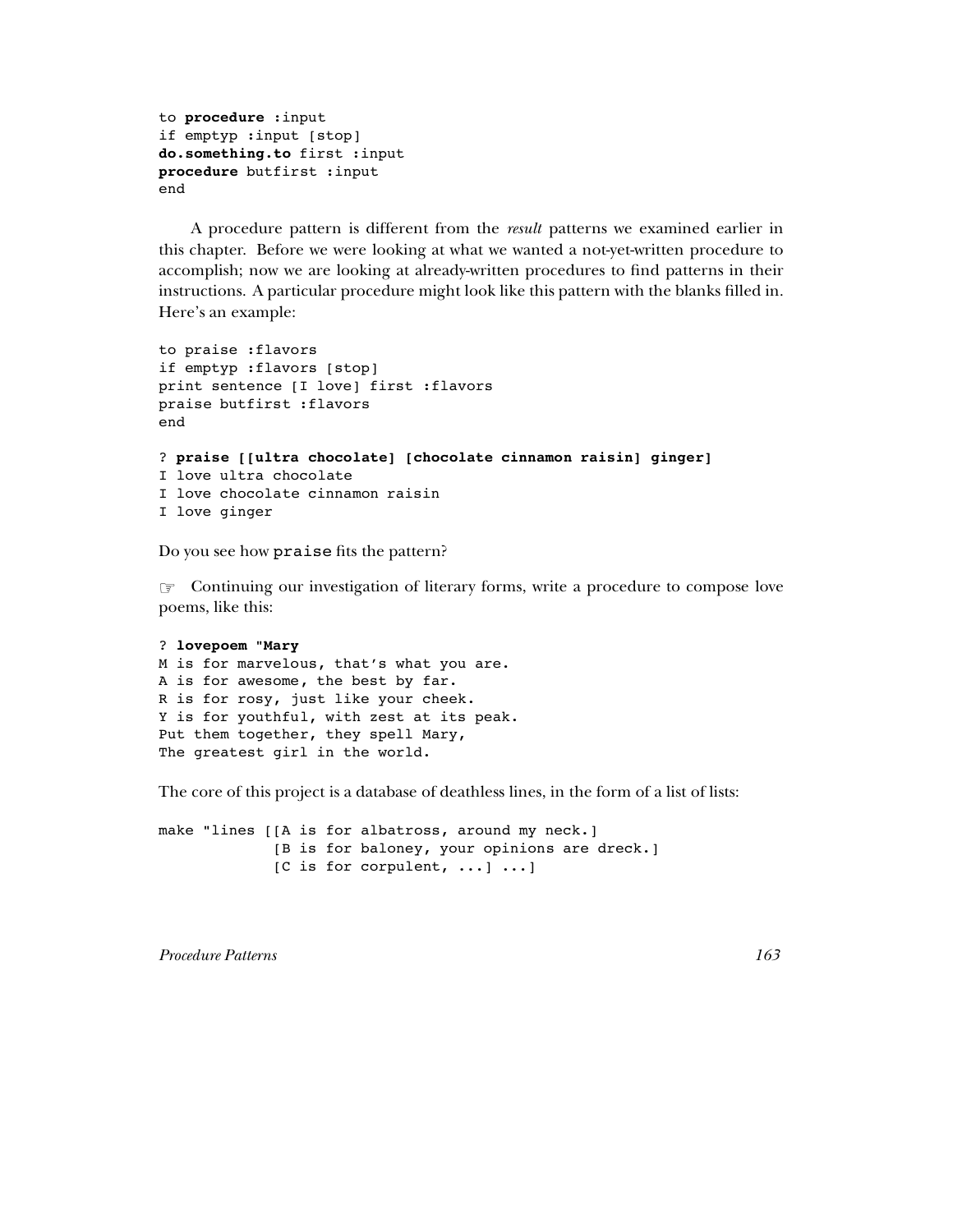and a recursive procedure  $\texttt{select}$  that takes a letter and a list of lines as inputs and finds the appropriate line to print by comparing the letter to the beginning of each line in the list.

cally, like countdown: Another common pattern is a recursive procedure that counts something numeri-

```
to countdown :number
if equalp :number 0 [stop]
print :number
countdown :number-1
end
```
And here is the pattern:

```
to procedure : number
do.something
procedure
:number-1
if equalp :number 0 [stop]
end
```
A procedure built on this pattern is likely to have additional inputs so that it can do something other than just manipulate the number itself. For example:

```
manyprint 4 [Lots of echo in this cavern.]
?
to manyprint :number :text
if equalp :number 0 [stop]
print :text
manyprint :number-1 :text
end
Lots of echo in this cavern.
Lots of echo in this cavern.
Lots of echo in this cavern.
Lots of echo in this cavern.
to multiply :letters :number
if equalp :number 0 [stop]
print :letters
multiply (word :letters first :letters) :number-1
end
```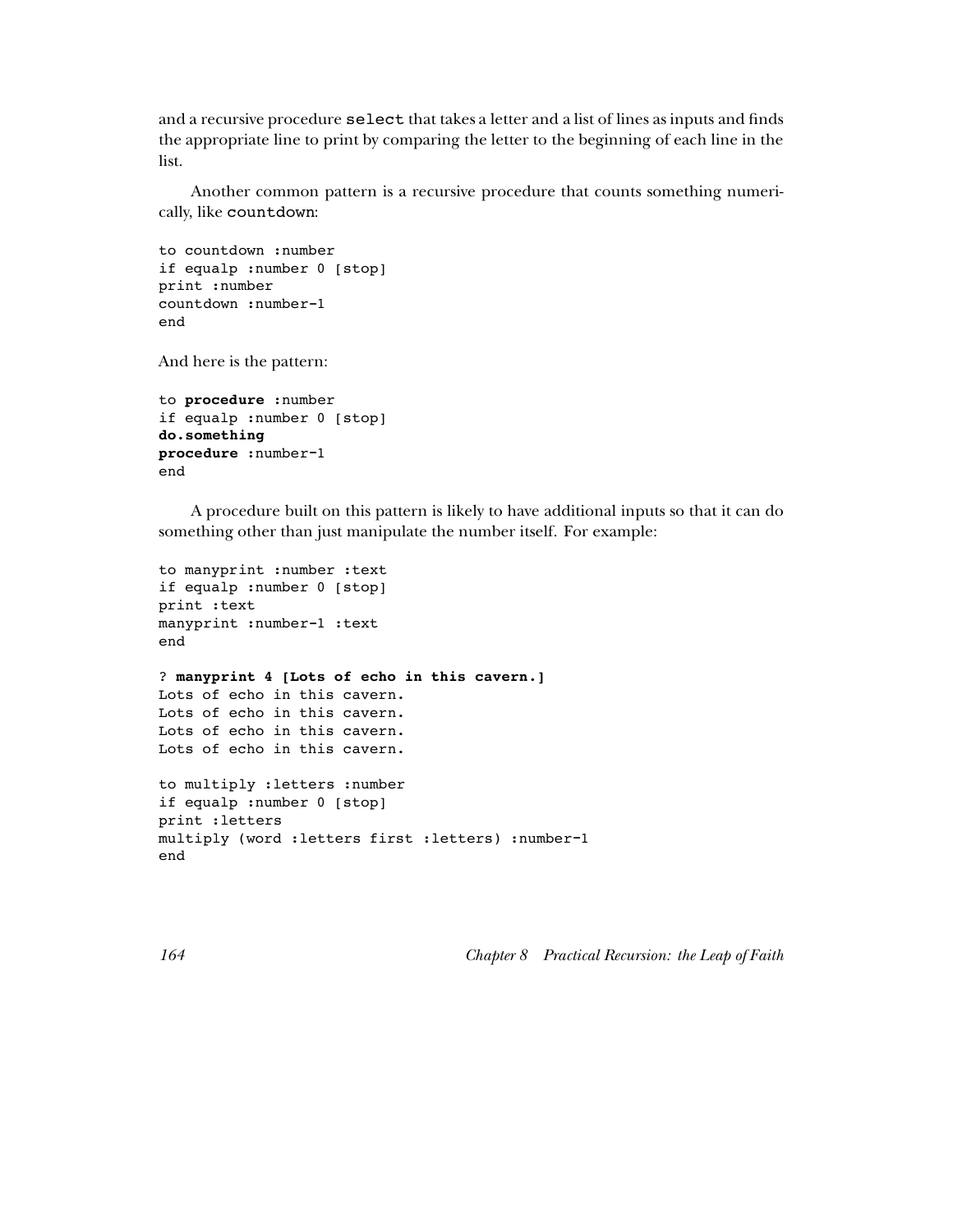```
multiply "f 5
?
f
f ffff
ffff
fffff
```
One way to become a skillful programmer is to study other people's programs carefully. As you read the programs in this book and others, keep an eye open for examples of patterns that you think might come in handy later on.

## **Tricky Stop Rules**

Suppose that instead of  $\mathsf{one}.\mathsf{per}.\mathsf{line}$  we'd like a procedure to print the members of a list *two* per line. (This is plausible if we have a list of many short items, for example. We'd probably want to control the spacing on each line so that the items would form two columns, but let's not worry about that yet.)

The recursive part of this program is fairly straightforward:

```
to two.per.line :stuff
print list (first :stuff) (first butfirst :stuff)
two.per.line butfirst butfirst :stuff
end
```
The only thing out of the ordinary is that the recursive step uses a subproblem that's smaller by two members, instead of the usual one.

But it's easy to fall into a trap about the stop rule. It's not good enough to say

```
if emptyp :stuff [stop]
```
These two possibilities give rise to *two* stop rules. For an even-length list, we stop if the because in this procedure it matters whether the length of the input is odd or even. input is empty. But for an odd-length list, we must treat the case of a one-member list specially also.

```
to two.per.line :stuff
if emptyp :stuff [stop]
if emptyp butfirst :stuff [show first :stuff stop]
print list (first :stuff) (first butfirst :stuff)
two.per.line butfirst butfirst :stuff
end
```
*Tricky Stop Rules 165*